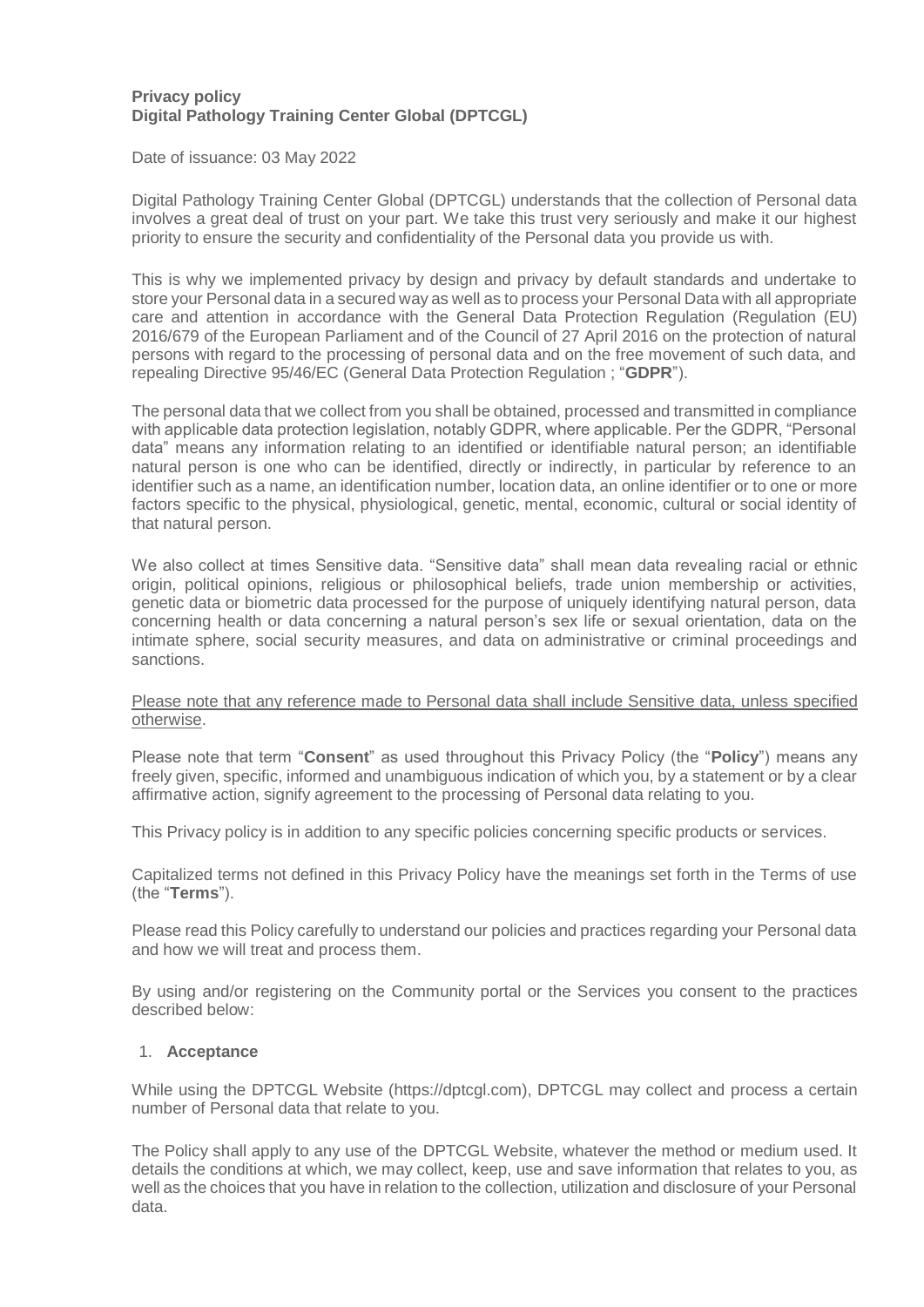By using the DPTCGL Website, you acknowledge that you have read and understood this Policy and Consent to be bound by it and to comply with all applicable laws and regulations. You also acknowledge that you have read and understood the Terms that apply to DPTCGL Website and agree to be bound by them.

DPTCGL may modify this Policy from time to time to comply with statutory data protection and privacy laws and will post the most current version on the Website. You will be notified by email, and you will be asked to Consent to these modifications before they become applicable if the changes are significant.

# 2. **Data Collection**

DPTCGL's wide range of activities such as provision of membership services, collection and dissemination of scientific information, organization of scientific congresses and events, including online (webinars) and offline events, provision of educational products and services and provision of European affairs projects may require the handling of Personal data of the individuals involved in these activities. Thus, DPTCGL collects Personal data in the following way and from the following sources:

- on paper forms received through the postal services or by fax; and
- electronically through email, when you use an online service made available on or through DPTCGL Website

We collect Personal data from the following sources:

- vourself, e.g. when you create an Account or contact us through DPTCGL Website;
- third parties acting on your behalf, e.g., when an agent arranges registration or hotel accommodation for a Conference organized by DPTCGL or organizations that offer similar type and scope of services.

In the event we receive Personal data relating to you from third parties, we will take all the necessary steps to contact you and provide you with all the relevant information listed in article 14 GDPR namely:

- our identity and contact details as well as the identity of our representative in the EU;
- the purposes of the processing for which your Personal data are intended as well as the legal basis for such processing;
- the categories of Personal data concerned;
- the recipients or categories of recipients of the Personal data;
- if we intend to transfer Personal data to a recipient in a third country or international organization and the existence or absence of an adequacy decision by the Commission or a reference to the appropriate or suitable safeguards and the means to obtain a copy of them or where they are made available;
- the period for which the Personal data will be stored;
- our legitimate interest:
- your right to request access to and rectification or erasure of your Personal data or restriction of processing of your Personal data and to object to such processing as well as the right to data portability;
- if the processing is based on your Consent, the right to withdraw your Consent at any given time, such withdrawal will however not affect the lawfulness of processing based on Consent before its withdrawal;
- your right to lodge a complaint with a supervisory authority;
- from which source the Personal data originated and whether it came from publicly accessible sources;
- the existence of automated decision-making, if any.

You will be provided with the abovementioned information within the following deadlines:

• at the latest within one month after we obtained your Personal data;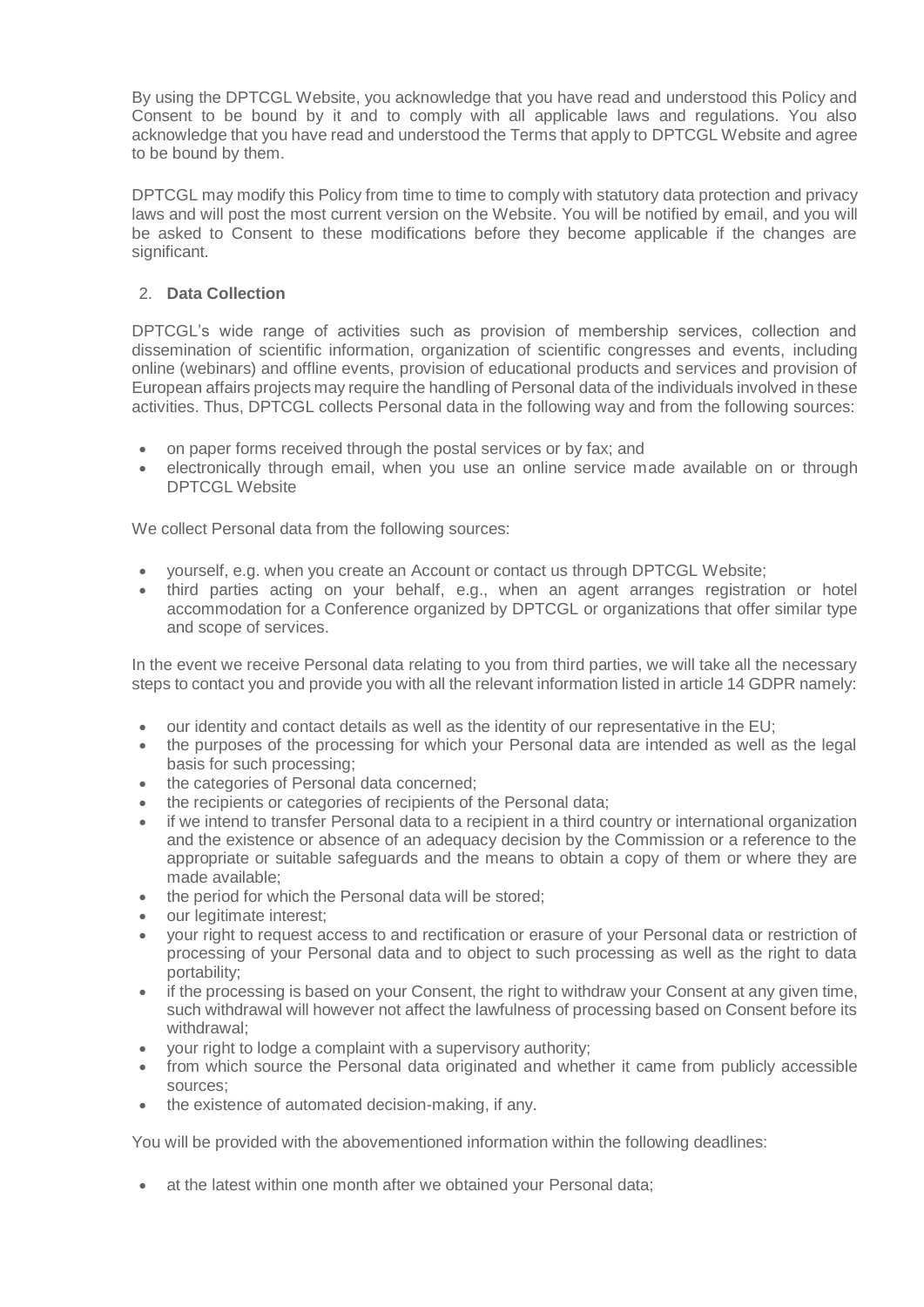- at the latest at the time of the first communication to you if the Personal data we were provided with are to be used for communication purposes;
- at the latest when the Personal data are first disclosed, if a disclosure to another recipient is envisaged.

If we intend to further process your Personal data for a purpose other than that for which your Personal data were obtained, we will provide you with all relevant information as listed above, prior to further process your Personal data.

Notwithstanding the above, please note that we do not have to provide you with the above-mentioned information where:

- you have already been provided with all the information;
- the provision of such information proves impossible or would involve a disproportionate effort;
- obtaining or disclosure is expressly laid down by a law we have to comply with and which provides appropriate measures to protect your legitimate interests; or
- the Personal data must remain confidential subject to an obligation of professional secrecy regulated by law, including a statutory obligation of secrecy.

We mainly collect Personal data by the following means:

- when you create or update your Account on our Website;
- when you, or an agent or any other third party acting on your behalf, enter Personal data relating to you in a form requesting us to provide a Product or a Service;
- when you, or someone on your behalf, submit proposals or content in connection with scientific sessions at a Conference;
- when you submit your Personal data in order to become a Fellow, a Mentor or a Mentee of DPTCGL, or a Member of DPTCGL constituent bodies such as DPTCGL committees, tasks forces, etc.;
- when a third party provides us with your Personal data for you to benefit from an DPTCGL membership or other Services;
- when you enter your Personal data on a specific application for an DPTCGL grant or award.

### 3. **Purpose of data collection**

DPTCGL uses Personal data mainly for the purpose of improving the user experience and targeting the Services to your needs.

The main reasons why we collect Personal data about you are:

- to improve features and content, to administer your Account;
- to identify your needs and target the Services;
- to promote our activities in a coherent and adequate manner;
- to enable you to enjoy and easily navigate the Website and benefit from the Services;
- to inform you about Conferences or Events;
- for the specific purposes stated below in section 5.

The Personal data will be freely provided by you to DPTCGL or collected automatically while using the Website, in accordance with this Policy. In addition to the information contained in this Policy, the Website may provide Users with additional and contextual information concerning particular services or the collection and processing of Personal data upon request.

We may supplement information you provide with information received from third parties.

Personal data transmitted to DPTCGL by you may be hosted by DPTCGL or a third party of its choice subject to the same privacy obligations and the same level of data protection.

### 4. **Type of Personal data collected**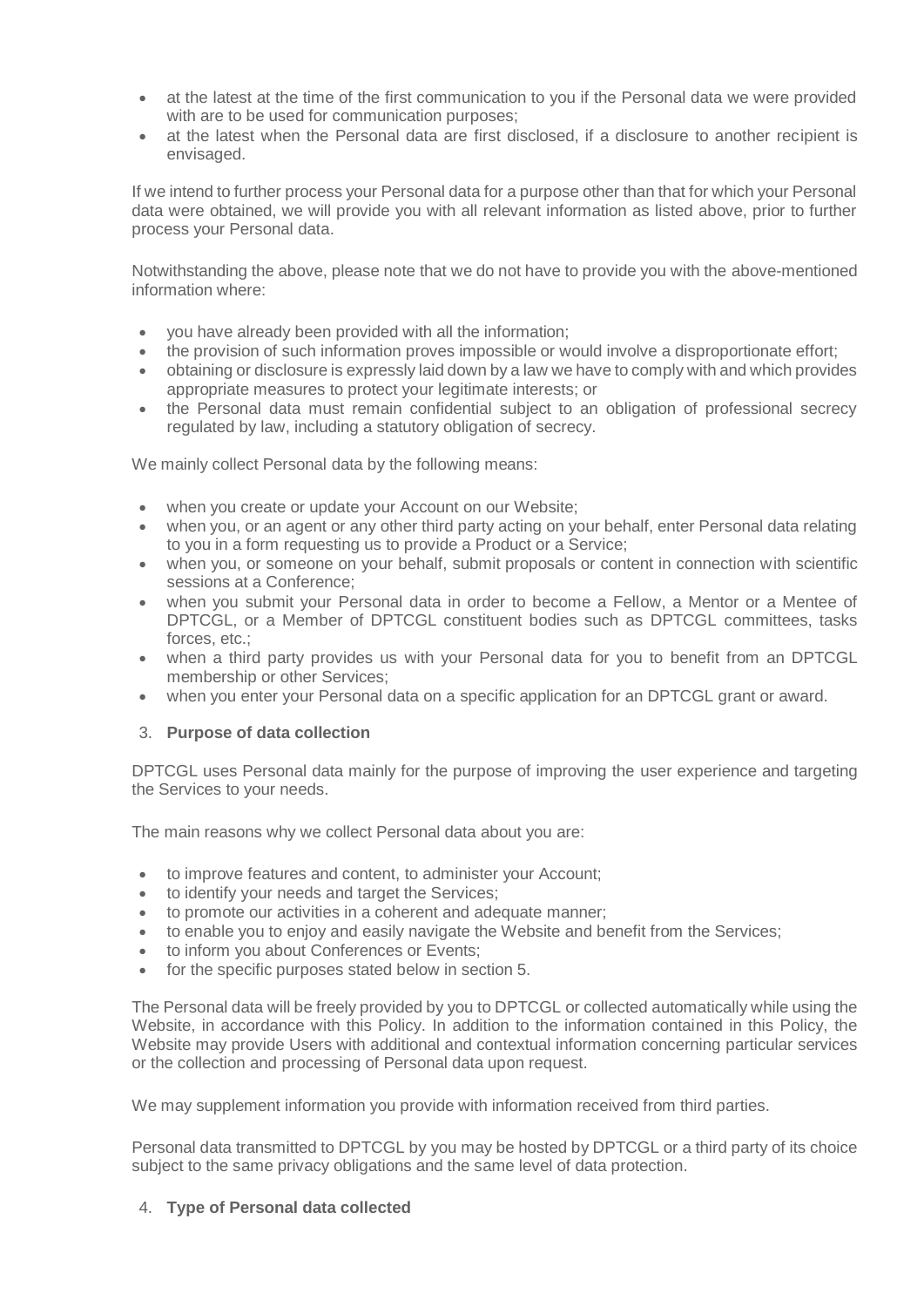Your Consent to this Policy followed by your submission of Personal data represent your agreement to the collection, processing and storage of Personal data by DPTCGL as described in this Policy. Please note that the provision of your Personal data as described in the sections below is mandatory in order for DPTCGL to be able to provide you with the Services. Failure to provide DPTCGL with some of these Personal data will result in the impossibility for DPTCGL to provide you with the Service requested.

## **a. Registration data**

When you register through the Website or in any other way interact with us (including by email), you may be asked to communicate a number of information, including without limitation, your personal contact details:

- title:
- first name;
- last name:
- email address;
- phone number.

Your nominative details are needed to properly identify you, to communicate with you, to provide you with the Products and Services you have requested and to ensure that items are properly labelled as yours (e.g. congress badges and scientific contributions such as abstracts and presentations, etc.).

• full postal address;

The postal address is needed when items will be sent to you by post (e.g., paper journals, congress badges, etc.) or when you purchase something generating an invoice.

- zip code;
- $\bullet$  city;
- country;
- personal email address and preferences;
- phone number:
- fax number;
- language preference:
- date of birth:

Your date of birth is used to help us correctly identify you and avoid duplicate records. It also allows us, where specific fees or charges depending on age apply, to determine whether you are eligible for this fee or charge.

- occupation;
- institution;
- place of work;
- position:
- fields of interest;
- areas of expertise;
- professional status;
- professional affiliations:

It allows us to provide you with more relevant information and to better understand the preferences of our audience so that we can offer a better service generally.

- profile picture if you wish to; and
- password of minimum eight characters, including letters, numbers and special characters.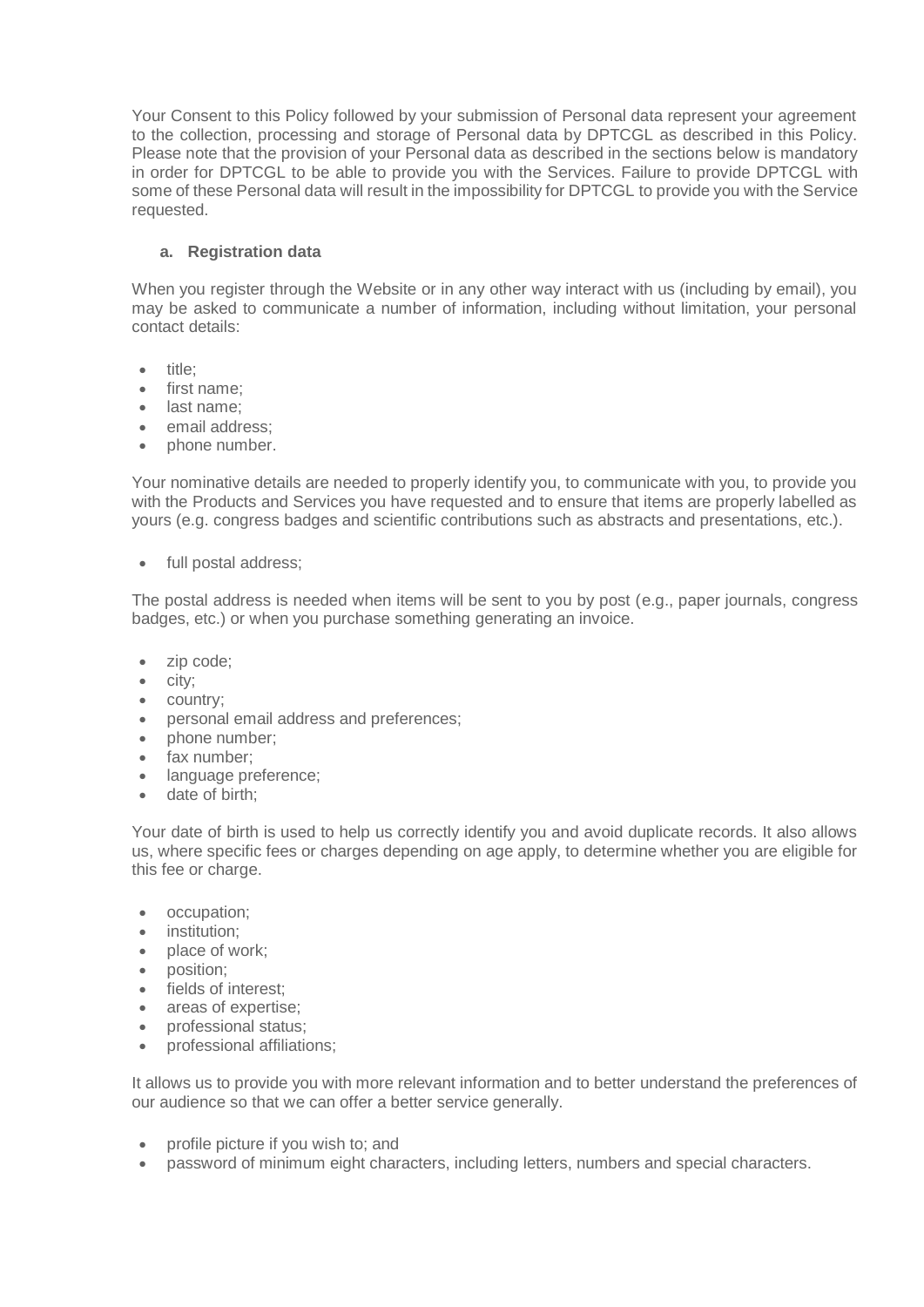When you order Services or book a Conference through the Website, we will collect, process and store your Personal data.

We may collect the Personal data that you provide as part of registration and personalization of your Account.

If you only create an Account without ordering or using the Services, we will not collect Personal data listed below (described in the subsections b) to g) below).

### **b. Data collected when you submit an application**

When you submit an application for a Membership of certain DPTCGL associations and working groups, you will be asked to provide the following data:

- name and last name;
- email address:
- phone number;
- date of birth:
- your resume;
- a list of your publications;
- any other evidence of scientific achievement;
- Personal data included in the conflict of interest disclosure form and/or any information contained or disclosed during the award application process (including the Confidential information, especially detailed financial and position of influence information, as indicated in the disclosure form);
- Personal data and Confidential information, especially detailed financial and position of influence information, submitted in accordance with DPTCGL Code of conduct;
- Personal data and confidential information submitted in the process of application for a membership to DPTCGL;
- Personal data and Confidential information submitted in the process of application for an DPTCGL mentorship program and/or any Personal data and information collected during such mentorship program;

### **c. Data collected if you wish to submit a proposal or content in connection with scientific sessions at a Conference**

If you wish to submit a proposal or content in connection with scientific sessions at a Conference, you will be required to provide the following Personal data:

- first and last name;
- email address:
- $\bullet$  city:
- country;
- picture;
- biography;
- affiliation to an institution;
- conflict of interest declaration.

### **d. Data collected if you wish to present an Abstract during a Conference**

If you wish to present a summary of your research ("**Abstract**") during a Conference, you will be required to provide the following Personal Data that relate to you:

- first and last name:
- email address;
- city;
- country;
- picture;
- biography: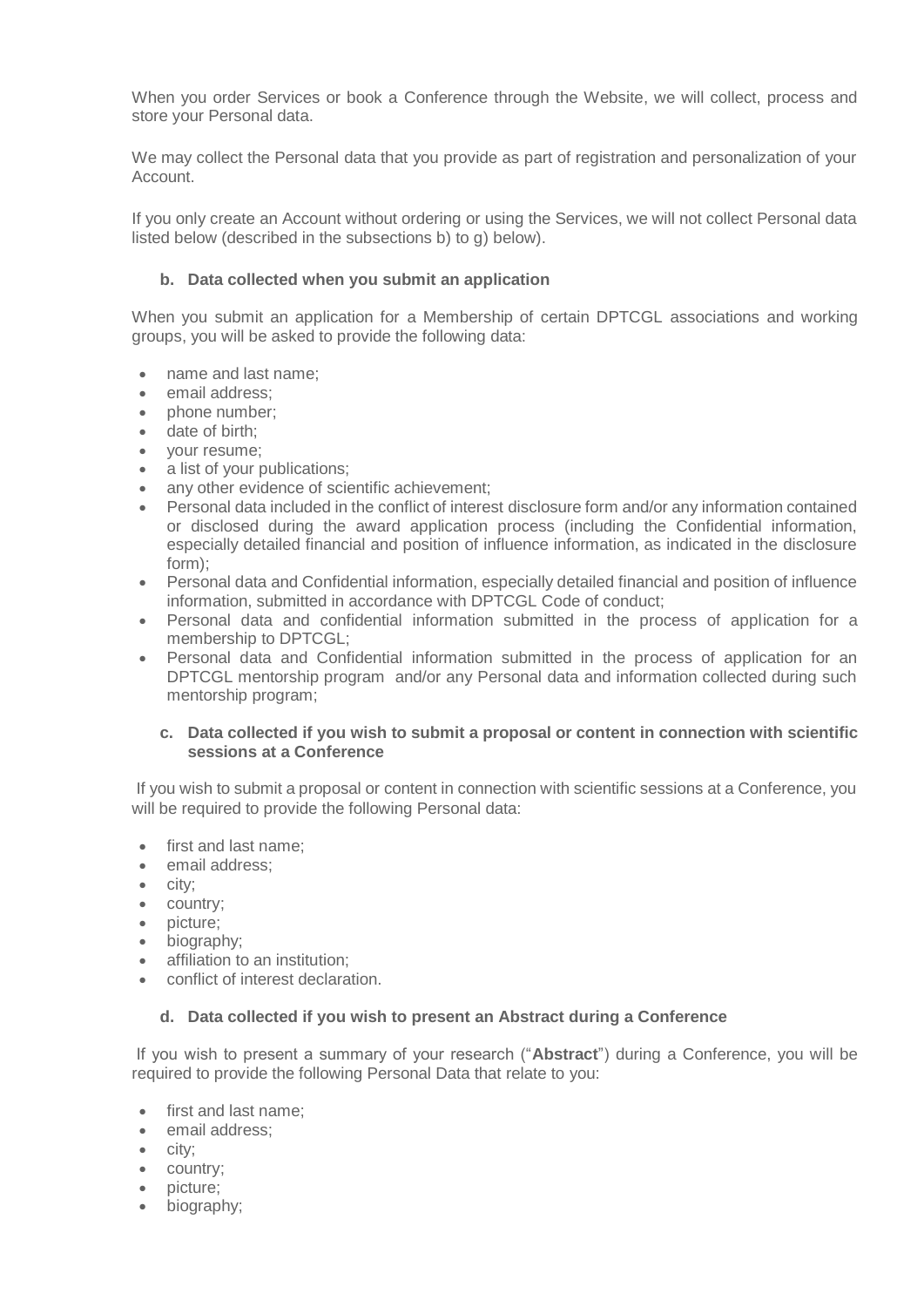- affiliation to an institution:
- conflict of interest declaration

If you wrote the Abstract with one or more authors, you will be required to provide the following Personal Data relating to him or her or each of them:

- first and last name;
- email address:
- $\bullet$  city;
- country;
- affiliation to an institution:
- conflict of interest declaration.

When providing the information relating to your co-author(s), you will be required to confirm that you obtained his / her or their Consent to provide DPTCGL with their Personal data by checking a tick box.

### **e. Data collected if you wish to represent DPTCGL**

If you wish to hold an office at DPTCGL and/or represent DPTCGL, you will be required to provide the following Personal data:

- detailed financial information;
- position of influence.

### **f. Data relating to the use of the Services**

When you use the Services, we may collect the following Personal data:

- contact information, such as first name, last name, company, address, country, email address;
- site registration credentials, such as login and password;
- computer information, such as IP address, operating system, pages you visit, how long you stay on them, referring websites, general use you make of the website, type of device, browser, login dates;
- User preferences, such as areas of interest, newsletters, community choices and other information you select in the User profile when registering on the Website or indicated by your use of the Website;
- usage interaction information, such as scrolling, clicks, and mouse-overs, and methods used to browse away from the Website;
- expressed preferences, such as communications and language settings;
- communications, such as emails and messages with DPTCGL;
- when you use the Website on a mobile device, we automatically collect information on the type of device you use, operating system version, and the device identifier;
- when you physically attend to a Conference or a meeting, you might be photographed or videotaped by DPTCGL or its partners capturing the event;
- when you attend to a virtual event, visitors' timestamps and numbers of sessions will be stored by the website.
- any interaction with the Content;
- the Content:
- comments on a post;
- upload of a picture:
- sharing of a Content.

### **g. Payment data**

We do **not** collect nor process any payment data on the Website. If you pay with your credit card, Payment data will be exclusively collected and processed by our Payment provider.

We quarantee not to copy, store, save, capture or intercept payment instruments related information such as credit card (AMEX, VISA or MASTERCARD) numbers, expiry date, holder name, card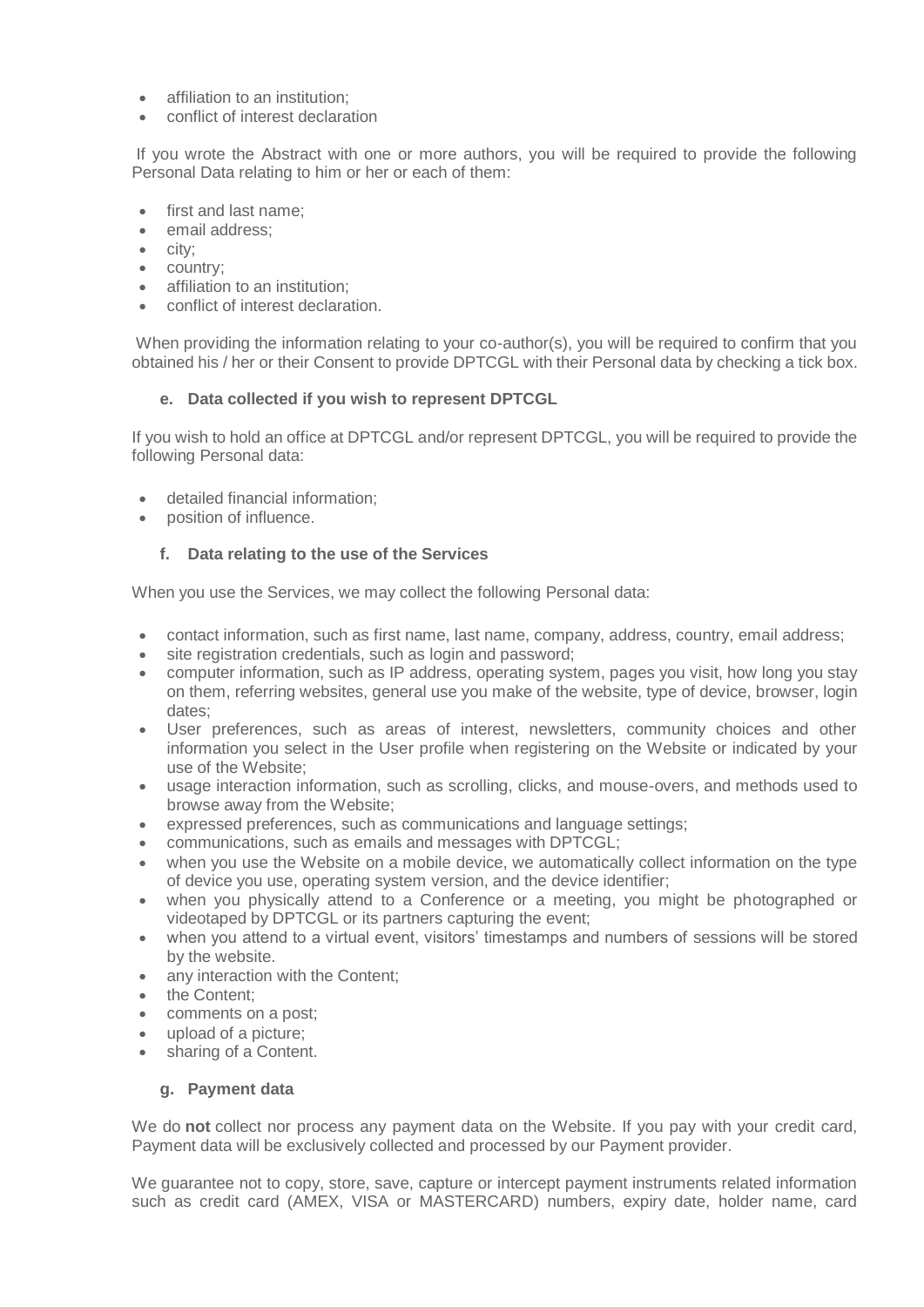summary (last 4 digits), card BIN or IIN (6 first digits), card type, issuer, issuing country, CVV codes, passwords entered into the Payment interface. Your credit card information will be transferred to the Payment provider as encrypted data to the Payment provider's server. Encrypted data can only be decrypted by the Payment provider.

Credit card information will remain on the DPTCGL Website and will not be saved by DPTCGL. You understand and explicitly agree that the Payment provider will act as data controller of your Payment data.

## **h. Transaction data**

When you book a Conference, purchase a Product and/or a Service on or through the Website, we collect a number of information about the Transaction including but not limited to order number, type of Transaction and Transaction status.

We also collect a number of information about you including but not limited to IP Address, User number, title, first and last names, address, zip code, city, country, email address and phone number.

### **i. Conference data**

When you attend any physical DPTCGL's Conference and/or Event, we may collect the following Personal data:

- Photographs;
- Videos (including sound);

### 5. **Use of your Personal data**

The following paragraphs describe the various purposes for which we collect and use your Personal data, and the different types of Personal data that are collected for each purpose.

Please note that not all of the uses below will be relevant to every individual.

### **a. In general**

### **You Consent to the following uses of your Personal data:**

Your title, first name and last name are used to properly identify you, to communicate with you, to provide you with the Products and Services you requested and to make sure that items are properly labelled as yours (e.g., badges, scientific contribution etc.).

Your date of birth is used to help us correctly identify you and avoid duplicate records. It also allows us, where specific fees or charges depending on age apply, to determine whether you are eligible for this fee or charge.

Your postal address is used when you order a Service that requires us to send you something, e.g. a badge, a journal or a Product.

Your email address is used as part as the login information into your Account. It is also used to communicate with you and provide you with order/request confirmation. It also allows to avoid duplicates and permits to reinitialize your password in an automated and secure way in the event you forgot it.

Your telephone and telefax information will only be used to contact you rapidly when needed.

Your email preferences are used to advise us whether you Consent to receive marketing emails from us. You may, at any time, opt-in or opt-out of any of the communication sent to you by DPTCGL. All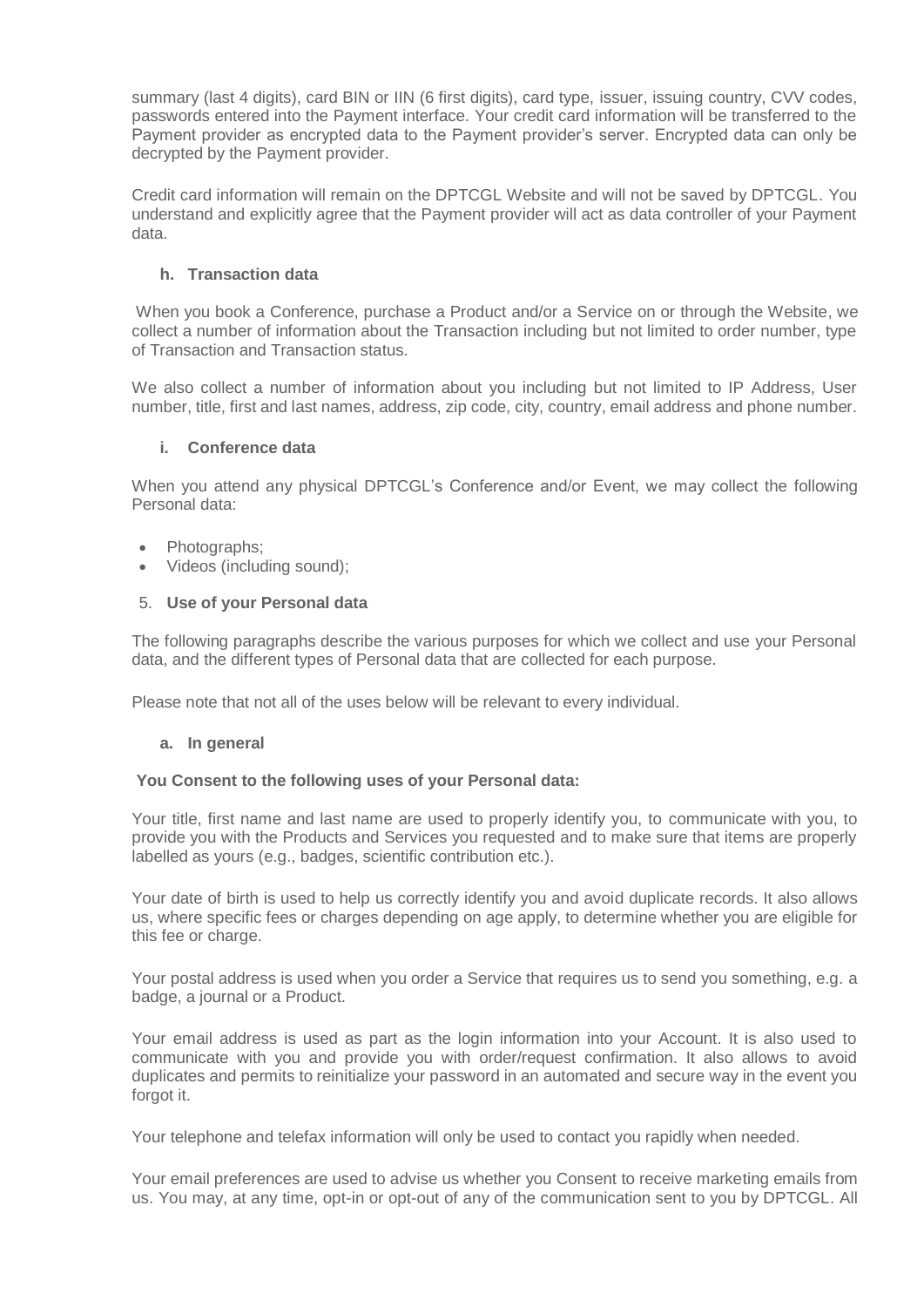the emails sent to you offer the possibility to unsubscribe by following the link provided at the end of the email.

Your Personal data relating to your professional activity, your place of work, your fields of interest and your areas of expertise are used to enable us to provide you with more relevant information and to better understand your preferences to be able to provide you with a better service.

If you choose to provide us with your affiliation to an institution and your role in said institution, these data will only be used to enable us to have a better understanding of the key institutions in the hepatology field.

Your credit card information will only be used to enable you to make a payment through the Website via our Payment provider. You may save these details, securely, for a later use.

Your professional status, along with proof of said status, is used to assess whether, where specific fee applies, you are eligible for said specific fee.

Your affiliation information to an organization is only required and used when you submit an Abstract.

If you are required to submit your detailed financials and your position of influence information, they will only be used to complete DPTCGL's Declaration of Interest.

You may revoke your Consent at any time for any use of your Personal data by DPTCGL. Please note that the withdrawal of your Consent will not affect the lawfulness of the processing of your Personal data based on your Consent before its withdrawal.

# **b. Interaction and communication**

You Consent that we use your Personal data in order to provide you with the Services, to interact with you, including by means of telephone, and to respond to your requests. Your Personal data may also be used for fraud detection purposes. By creating an Account on the Website, you Consent that we may process and use your Personal data so that we may contact you, in particular by sending email containing general information. For this purpose, your Personal data shall also be used in order to:

- create an Account:
- manage your Account;
- process your registration to a Conference, a meeting, a course or any other Event;
- process registration or hotel requests for another person if you are acting on behalf of a third party;
- manage access and use on the DPTCGL Website;
- handle scientific program activities in connection with Conferences or meetings;
- handle attendance at a social event at an DPTCGL congress, meeting, Conference or another Event;
- communicate with you including by email and by telephone;
- send you our newsletter (provided you subscribed to it);
- fulfill your requests for Services:
- provide and improve the Website and/or the Services;
- conduct research and compile statistics on usage patterns;
- provide anonymous aggregate reporting for internal and external partners;
- respond to your questions and comments;
- prevent potentially prohibited or illegal activities;
- enforce the Terms:
- ensure the security of the Website;
- access to third party services if you connect your Account with such third-party services;
- comply with legal requirements;
- as otherwise described to you at the point of collection.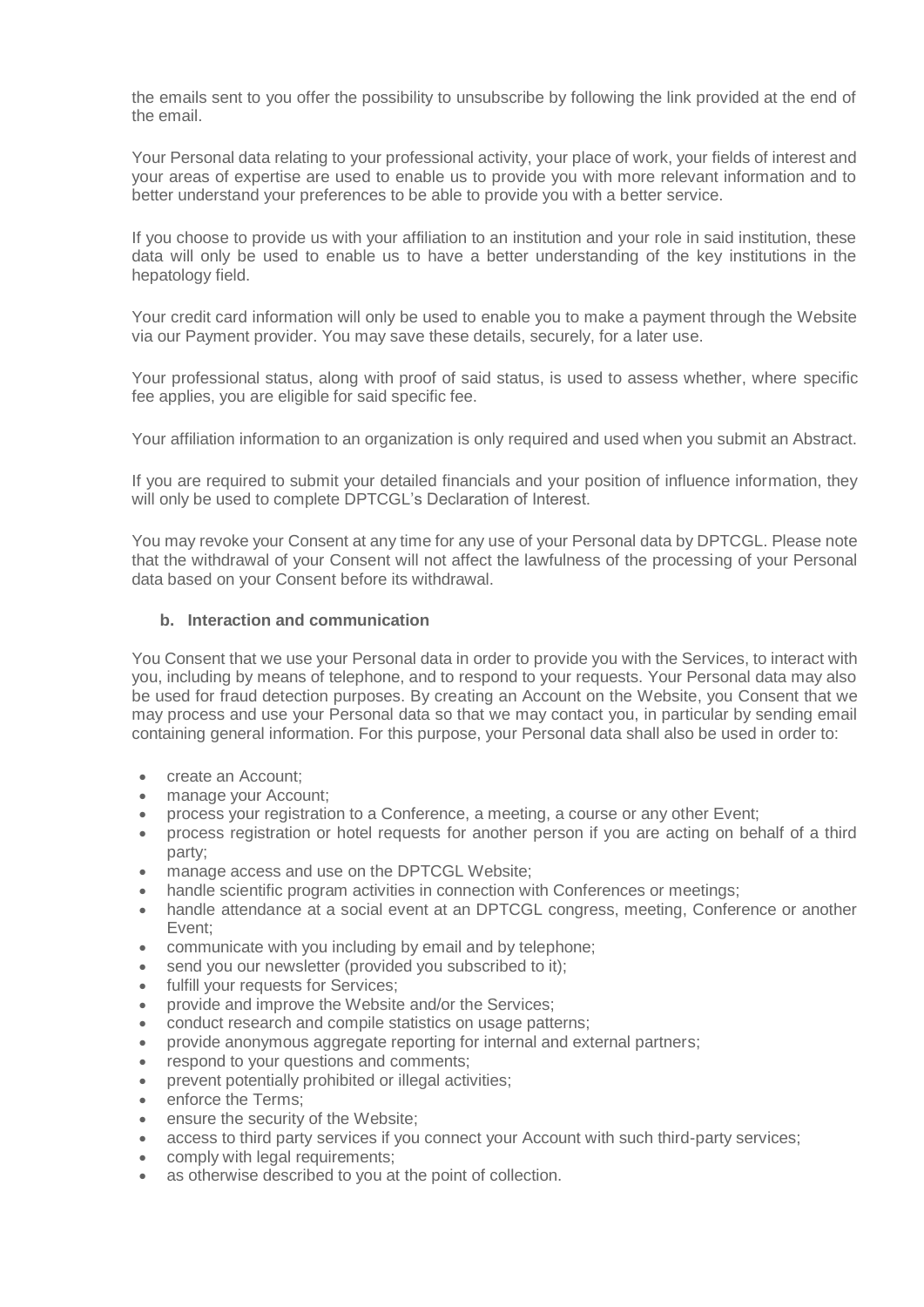### **c. Attendance at a Conference**

With your specific Consent, we will use the photographs and/or videos taken at a Conference and on which you appear. These photographs and/or videos will be displayed by us or our partners in future publications or materials connected with the Event as well as on our social media.

You may revoke your Consent at any time. If, during the Conference, you do not wish for your image to be displayed by us, please go to the nearest information desk in order for them to put a special sticker on your badge.

# **d. Marketing**

DPTCGL does not sell, trade, or rent your Personal data to others.

With your specific Consent, we will use your email address to send you information regarding our Services and any promotional offers and for electronic advertising purposes. DPTCGL may use your Personal data for its own commercial, promotional or marketing purposes. DPTCGL always endeavors to send you advertising material tailored to your interests.

Your Personal data may also be used in in order to test your interest in the creation of new services, products or activities based on elements of your profile, your interests or your use of the Service. Your Personal data may also be used in order to improve the Services offered by DPTCGL and to prepare anonymous statistics, including for big data purposes.

If you no longer wish to receive marketing communications or promotional offers, you can at any time unsubscribe from receiving marketing-related communications at any time, by following the instructions provided in each such communication or by sending an email. You can also at any time adjust your privacy settings in your Account. Please note that, even though you opt out from receiving marketing communications, you may still receive administrative communications from us or notifications about your Account activities (e.g. Account confirmations, password changes, etc.), and/or other important announcements regarding the Website, the Policy or the Terms.

# **e. Personalization**

You Consent that we use your Personal data in order to analyze your preferences and your patterns, to personalize your experience on the Website, as well as to optimize the Website. You also Consent that we may suggest content to you which is best suited to your interests.

We use your Personal data for the following personalized features:

- to analyze your preferences and consumption habits;
- to anticipate your needs based on our analysis of your profile;
- to improve and personalize your experience on our Website via Search Engine Menu for instance;
- to ensure that content from our Website is optimized for you and for your computer or device.

If you no longer wish to have your Personal data used by DPTCGL to provide you with a personalized experience, you can at any time adjust your privacy settings in your Account.

### **f. Customer service**

You Consent that we use your Personal data for customer service purposes, including responding to your enquiries. This typically requires the use of certain personal contact information and information regarding the reason for your inquiry (e.g. technical issue, question/complaint, general question, etc.).

# **g. Services**

DPTC may supply your information to its contractors to perform specific services.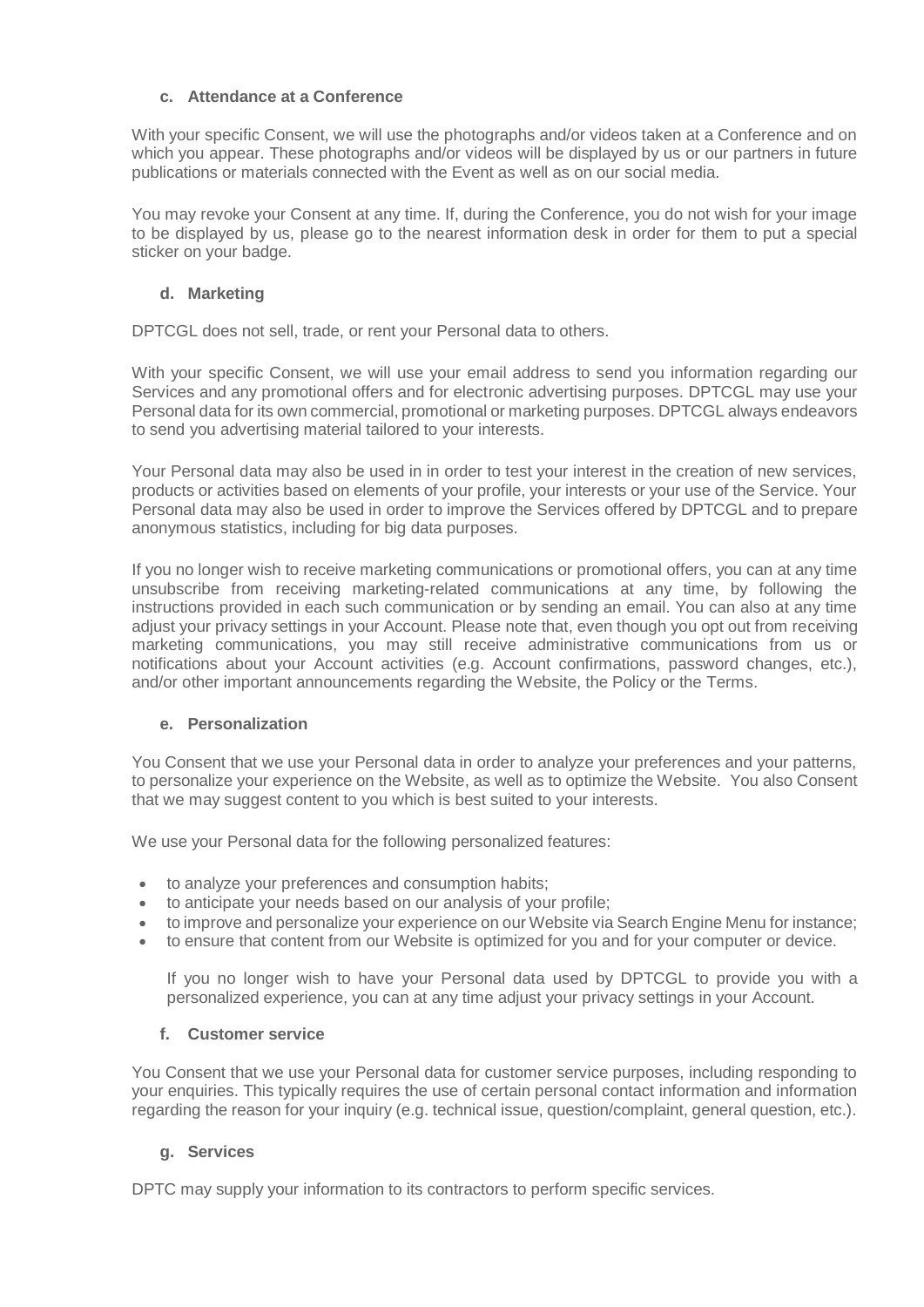Otherwise, DPTCGL does not disclose Personal data to any other person or organization without your Consent.

You Consent that we use your Personal data to provide you with the Services you ordered.

### 1. *Registration to a Conference*

When you register to a Conference, your Personal data will be processed by DPTCGL. DPTCGL will have access to your name, your address, your date of birth, your gender, your email address, your telephone number and your photograph. These data will only be used in order for DPTCGL to register you as a Member or a participant to a Conference, to register you as a member of an organization or as a user of the services or to be able to send you information tailored to your interests.

The Personal data you provide while registering to a Conference will be stored and used by DPTCGL. This also applies to the continuous handling of any membership or the use of your Personal data for future events, in order to avoid multiple registrations and allow a more efficient service.

With your Consent, DPTCGL is allowed to release your Personal data to other participants or Members in order to allow the use of search functions or other tools to facilitate communications between participants or Members. You may, at any time, revoke your Consent by logging into your Account.

With your Consent, DPTCGL are allowed to forward your Personal data for consulting, advertising, market or opinion research purposes to industry partners whose stand you visited during the Conference and whom you allowed to scan the QR Code of your name badge. You may revoke your Consent at any time by sending an email.

When using DPTCGL's website, DPTCGL may use cookies. Cookies are small quantities of data which can be stored on your computer while visiting DPTCGL's website. They simplify your visit and help recognize you on your next visit. Cookies can serve the purpose of creating user profiles. Please note that cookies can do no damage to your computer. You may refuse the use of cookies. However, in this case, it may be that certain functions on DPTCGL's website cannot be activated or that errors occur.

You may, at any time, change the Personal data provided to DPTCGL, revoke your Consent to the processing and using of your Personal data by DPTCGL by sending an email.

### 2. *During the Conference*

If, during the Conference, you accept to have your badge scanned (for physical event) or you give your consent via the opt-in disclaimer (for virtual event) when visiting an exhibiting company booth or at an industry sponsor session (i.e., industry medical symposium), sponsors will be able to retrieve the following information:

- title:
- first name:
- last name;
- postal address;
- email address;
- telephone;
- fax:
- professional activity;
- place of work:
- **•** fields of interest

The way this information is stored and processed is subject to the privacy policy of the sponsor company. DPTCGL cannot accept any liability in this regard and recommends you make yourself aware of the relevant privacy policy.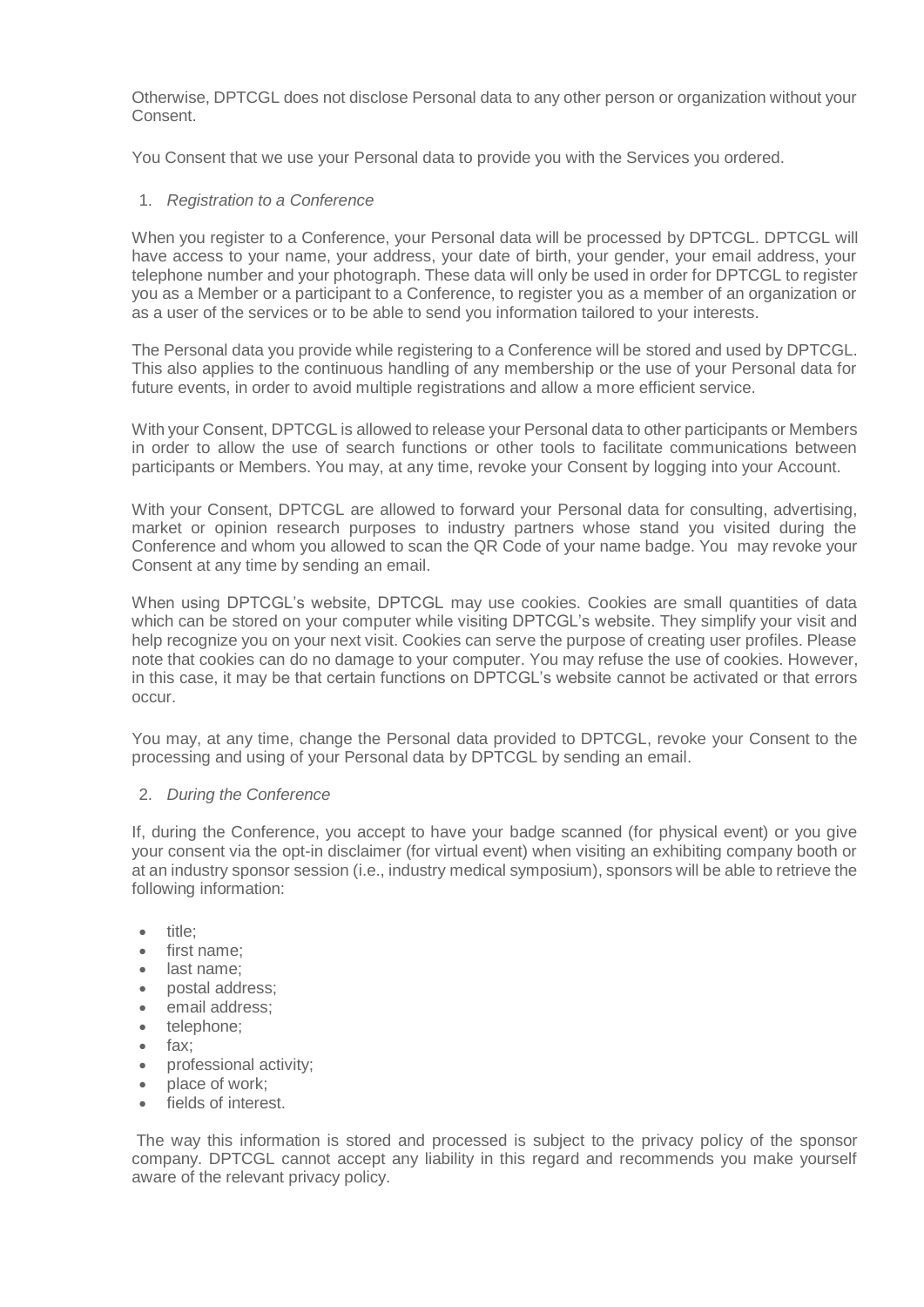## 3. *Arranging your stay and attendance at a Conference*

When you book a hotel through DPTCGL, your Personal data will be provided to the agencies handling the hotel booking and the travel arrangement.

If you provide us with your passport details, they will solely be used in order to allow the travel agency to book a transportation ticket and/or a hotel accommodation.

Where your registration is handled by someone other than yourself, your confirmations, badges or vouchers may be sent to this third party.

### 4. *Submission of a proposal or content in connection with a scientific session at a Conference*

If you submit a proposal or content in connection with a scientific session at a Conference, your Personal data will only be used for the intended purpose.

The proposal or content will be shared with the following providers, which information will be made available to you at the time of the submission, along with the following Personal data that relate to you:

- Poster/ePoster provider: first and last name, country, institution affiliation, email address and abstract;
- Webcast/live broadcaster provider: first and last name, email address and presentation or session title;
- Book design company and printer: first and last names, country, institution affiliation and presentation or session title;
- App provider: first and last name, country, email address, institution affiliation, presentation or session title, biography and picture;

### **6. Public profile**

By registering on the Website, you Consent that your Personal data such as your profile picture and username will be published and displayed on the Website and be publicly available. DPTCGL shall not be responsible for any reproduction, use or referencing (by search engines) of your Personal data made publicly available on the Website. You shall not collect, web scrap or use in any way for your own profit information made publicly available on profiles, unless you are expressly entitled to do so by DPTCGL.

### **7. Storage of your Personal data and international transfers**

By using and/or registering on the Website, you acknowledge and agree that Personal data you submit to DPTCGL will be hosted by DPTCGL or a third party of its choice for an indefinite period of time.

The storage as well as the processing of your Personal data may require that your Personal data are ultimately transferred/transmitted to, and/or stored at, a destination outside of your country of residence. Where permitted by law, by accepting the terms of this Policy, you agree to such transferring, transmission, hosting, storing and/or processing. You also agree that such activities may take place to or in countries offering a similar level of protection than your country of residence or a lower level of protection than your country of residence, provided standard contractual clauses or binding corporate rules are implemented and you are provided with sufficient information as to the country with a lower level of protection to which your Personal data are to be transferred.

The data will be shared outside the European Economic Area:

- or based on an adequacy decision of the European Commission pursuant to art. 45 of GDPR;
- or by adopting one of the safeguards indicated in art. 46 of GDPR (for example, the clauses adopted by the European Commission on the type of data protection);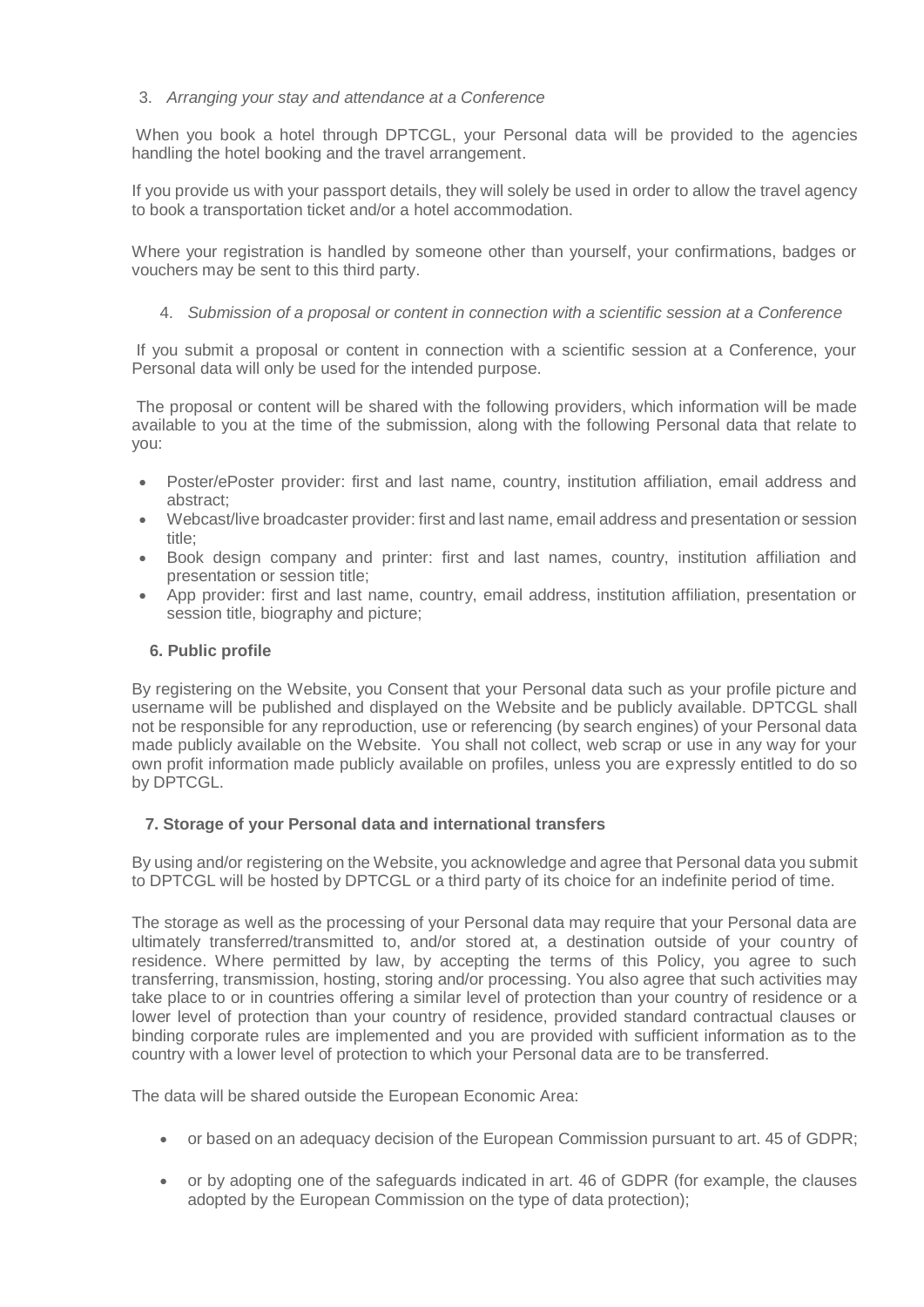or, in the absence of the above, by adopting the conditions referred to in art. 49 of GDPR: - if the data subject has given unambiguous consent for the transfer; - the transfer is necessary in order to execute a contract between the data subject and the DPTCGL, or to carry out pre-contractual work requested by the data subject; - the transfer is necessary in order to complete or execute an agreement, concluded or to be concluded in the interests of the data subject, between the DPTCGL and a third party; - the transfer is necessary or required by law in order to safeguard a significant public interest,<br>
or 
to 
establish, 
exercise 
or

defend

a

right
via

court
action; or to establish, exercise or defend a right via court action; - the transfer is necessary in order to safeguard the vital interests of the data subject; - the transfer is activated from a public register (subject to the access conditions applicable to the registers in general).

Your submission of Personal data and your explicit Consent to such international transfer represent your agreement to such international transfers and hosting abroad as specified above in accordance with the terms of this Policy.

# **8. Period for which your Personal data will be stored**

In accordance with applicable laws and the principle of proportionality, we will use your Personal data for as long as necessary to satisfy the purposes for which your Personal data was collected or to comply with applicable legal requirements. Personal data used to provide you with a personalized experience will be kept for a duration permitted by applicable laws.

Your Account is only kept for a reasonable period of time, dependent upon the nature of the information and its intended use, but subject to a maximum of 5 (five) years after your last use of the Service.

When you delete your Account, your Personal data will be kept for a period of 12 (twelve) months in order to comply with legal requirements.

Personal data that is related to a specific purpose, e.g. leadership position, exam certification, are kept for a varying period of time according to the process involved. You may, at any time, contact us to obtain this information from us.

Invoices and expense claims are kept for 10 (ten) years in our system, for legal and accounting purposes.

### **9. Electronic communications protocol**

In addition to the purposes specified above, you Consent that DPTCGL may collect information about your use of the Website through electronic communications protocols. DPTCGL may automatically receive information from you as part of the communication connection itself, which often consists of network routing information (where you came from), equipment information (browser type), referring site and date and time. Collecting this automatic information helps us customize your experience as a User. It allows us to monitor and analyze use of the Website and to increase the Website's functionality and user-friendliness.

You Consent that DPTCGL may re-associate the information provided by the technologies described above with your Personal data.

### **10. System logs and maintenance**

For operation and maintenance purposes, you Consent that DPTCGL and any third-party services may collect files that record interaction with the Website or use for this purpose other Personal data (such as IP Address).

### **11. Cookies and similar technologies**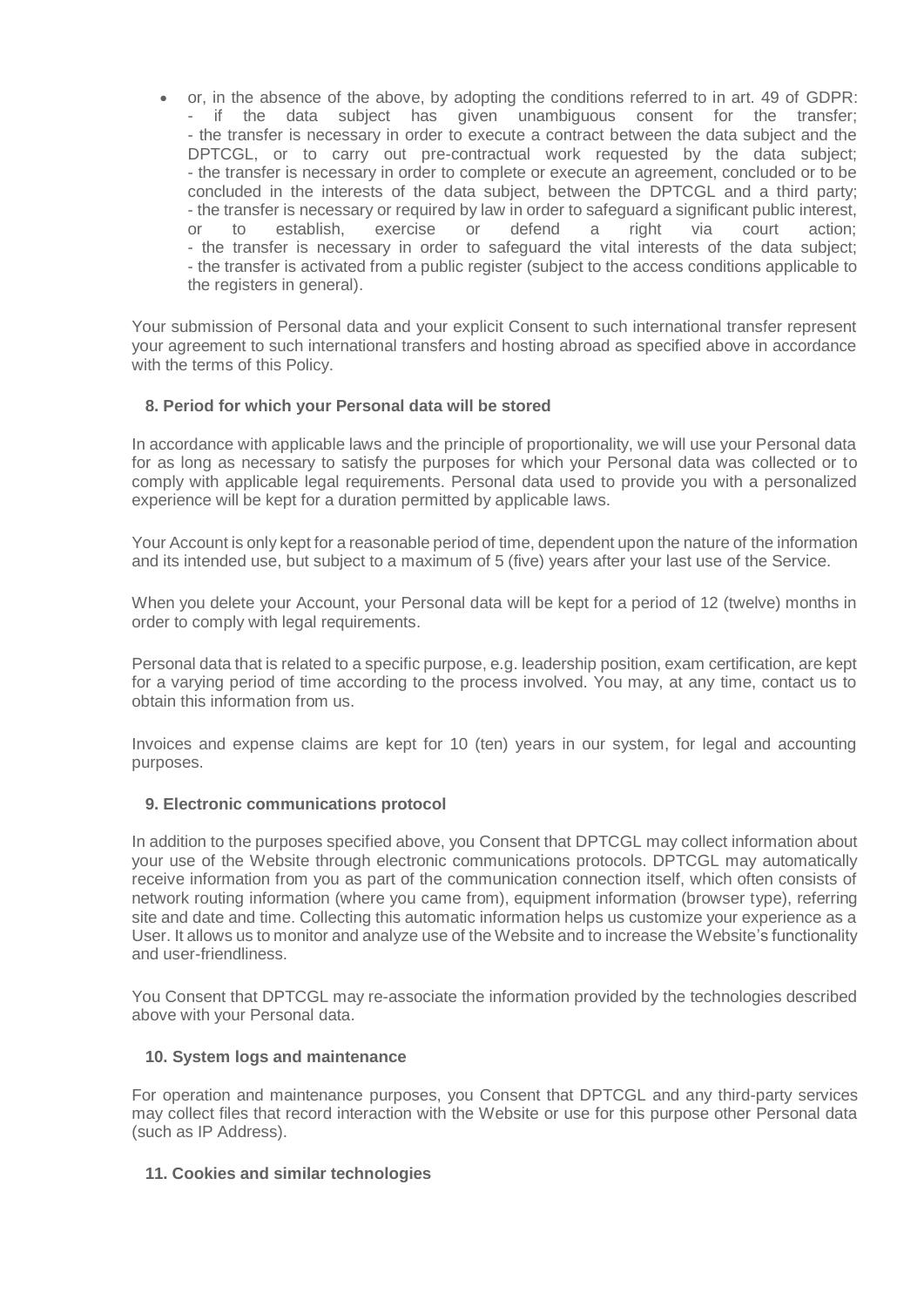A Cookie is a piece of information that is placed automatically on your computer's hard drive when you access certain websites. The Cookie uniquely identifies your browser to the server. Cookies allow DPTCGL to store information on the server (for example language preferences, technical information, click or path information, etc.) to help make the Web experience better for you and to conduct Website analysis and Website performance review. Most Web browsers are set up to accept cookies, although you can reset your browser to refuse all cookies or to indicate when a cookie is being sent. Note, however, that some portions of the Website may not work properly if you refuse cookies.

We use clear gifs in our email marketing communications which is used to track the emails that are opened by the recipients. This information allows us to have accurate reports and improve the effectiveness of our marketing and make our services and Website better for you.

Our websites do work without cookies, but you will lose some features and functionality if you choose to disable cookies. In particular, if you do choose to disable cookies, you will not be able to enjoy the full range of online services available through the DPTCGL area or any of the restricted content.

### **12. Security of your Personal data**

The security of your Personal data is very important to us. DPTCGL processes your Personal data in a proper manner and shall take appropriate technical and organizational measures to prevent unauthorized access, disclosure, modification, or unauthorized destruction of your Personal data.

The Personal data processing is carried out using computers and/or IT enabled tools, following organizational procedures and modes strictly related to the purposes indicated. In addition to DPTCGL, in some cases, the Personal data may be accessible to certain types of persons in charge, involved with the operation of the Website (administration, sales, marketing, legal, system administration) or external parties (such as third party technical service providers, mail carriers, hosting providers, IT companies, communications agencies) appointed, if necessary, as data processors by DPTCGL. The updated list of these parties may be requested from the data controller at any time.

You shall be solely responsible to keep your password and other information relating to your Account confidential and not allow any third party to access and use your Account. In the event that your Personal data is unduly accessed, or is reasonably believed to have been unduly accessed, by an unauthorized person and applicable law requires notification, DPTCGL shall without undue delay, and where feasible, not later than 72 hours after having become aware of it, notify the breach to the competent supervisory authority, unless said breach is unlikely to result in a risk to your rights and freedoms. If the breach is likely to result in a high risk to your rights and freedoms, DPTCGL shall communicate this breach to you without undue delay.

To assist you in ensuring security, we require a complex password be set to access your Account which must comprise of at least 8 characters including letters, numbers and special characters. After 10 wrong password attempts, your Account will be locked.

Please note that DPTCGL will never ask you for your personal details, password or credit card details by email. We advise you to be vigilant and apply caution. All transactions should go through your secure DPTCGL area.

YOU HOWEVER ACKNOWLEDGE THAT THE USE OF THE INTERNET IS NOT SAFE AND THAT THERE ARE CERTAIN INHERENT RISKS TO YOUR PERSONAL DATA. DPTCGL SHALL MAKE REASONABLE EFFORTS TO PROTECT YOUR PERSONAL DATA BUT IT CANNOT GUARANTEE OR WARRANT THAT PERSONAL DATA YOU PROVIDE TO DPTCGL IS SAFE AND PROTECTED FROM UNAUTHORIZED THIRD PARTY ACCESS AND THEFT AND, THEREFORE, WAIVES ALL LIABILITY IN THIS RESPECT. IN NO EVENT, SHALL DPTCGL BE HELD LIABLE FOR CIRCUMVENTION OF ANY PRIVACY SETTINGS, VIRUSES OR SECURITY MEASURES CONTAINED ON THE WEBSITE.

### **13. Access to your Personal data and information rights**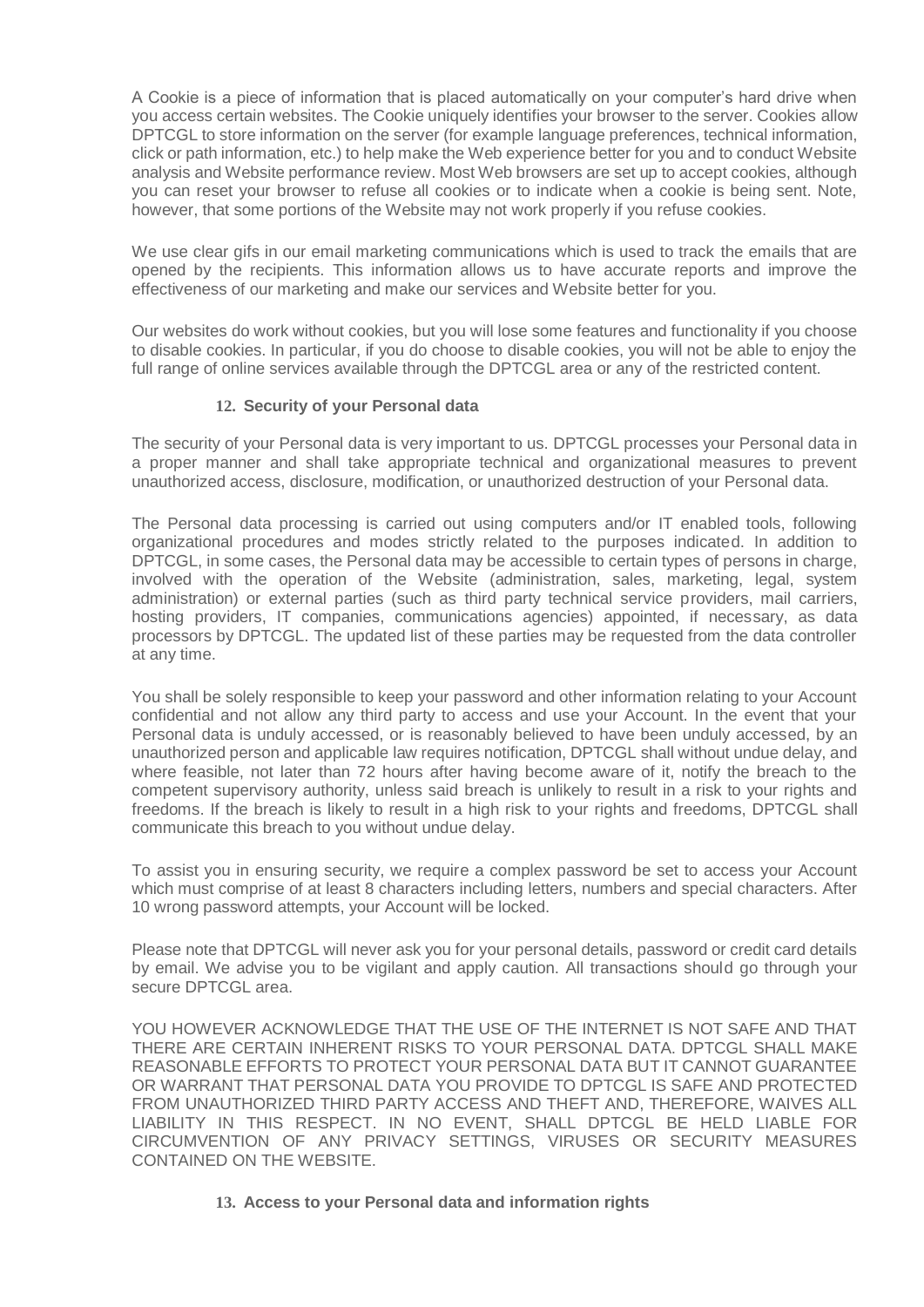You have the right to request access to or information about the Personal data related to you which are processed by DPTCGL.

Where provided by law, you, your successors, representatives and/or proxies may (i) request deletion, correction or revision of your Personal data; (ii) oppose the data processing; (iii) limit the use and disclosure of your Personal data; and (iv) revoke Consent to any of our data processing activities, if we are relying on your Consent and do not have another legal basis to continue processing your data.

Please note that any information that we have copied may remain in back-up storage for some period of time after your deletion request. This may be the case even though no Personal data about your Account remains in our active Users' databases. Please note that Personal data posted on third party services, such as social networks, are not located on our servers and will, therefore, not be deleted from the Internet by DPTCGL.

# **14. Portability of your Personal data**

You also have the right to receive your Personal data, which you have provided DPTCGL with, in a structured, commonly used and machine-readable format and have the right to transmit those data to another controller without hindrance from DPTCGL.

The request is free of charge unless your request is unfounded or excessive (e.g., if you have already requested such Personal data multiple times in the last twelve months or if the request generates an extremely high workload). In such case, we may charge you a reasonable request fee according to applicable laws.

We may refuse, restrict or defer the provision of Personal data where we have the right to do so, for example if fulfilling the request will adversely affect the rights and freedoms of others.

# **15. Privacy by design and by default**

DPTCGL will, both at the time of the determination of the means for processing and at the time of the processing itself, implement appropriate technical and organizational measures, such as pseudonymization, which are designed to implement data-protection principles, such as data minimization, in an effective manner and to integrate the necessary safeguards into the processing in order to meet the requirements of the GDPR and protect your rights.

DPTCGL will implement appropriate technical and organizational measures for ensuring that, by default, only Personal data which are necessary for each specific purpose of the processing are processed. This obligation applies to the amount of your Personal data we collect, the extent of their processing, the period of storage and their accessibility. These measures will ensure that by default your Personal data are not made accessible without your intervention to an indefinite number of third parties.

# **16. Data controller**

The Data Controller is DPTCGL, Harju maakond, Tallinn, Kesklinna Iinnaosa, Narva mnt 7-634, 10117, [info@dptcgl.com](mailto:info@dptcgl.com)

The Data Protection Officer is Varvara Karetskaya, Harju maakond, Tallinn, Kesklinna linnaosa, Narva mnt 7-6З4, 1о117; [varvara.karvetskaya@dptcgl.com](mailto:varvara.karvetskaya@dptcgl.com)

# **17. External Links**

If any part of the Website contains links to third party's sites or pages, those third party's sites or pages do not operate under this Policy. If you choose to visit third party sites or pages, you will be directed to these third party's sites or pages. We do not exercise control over third party sites and therefore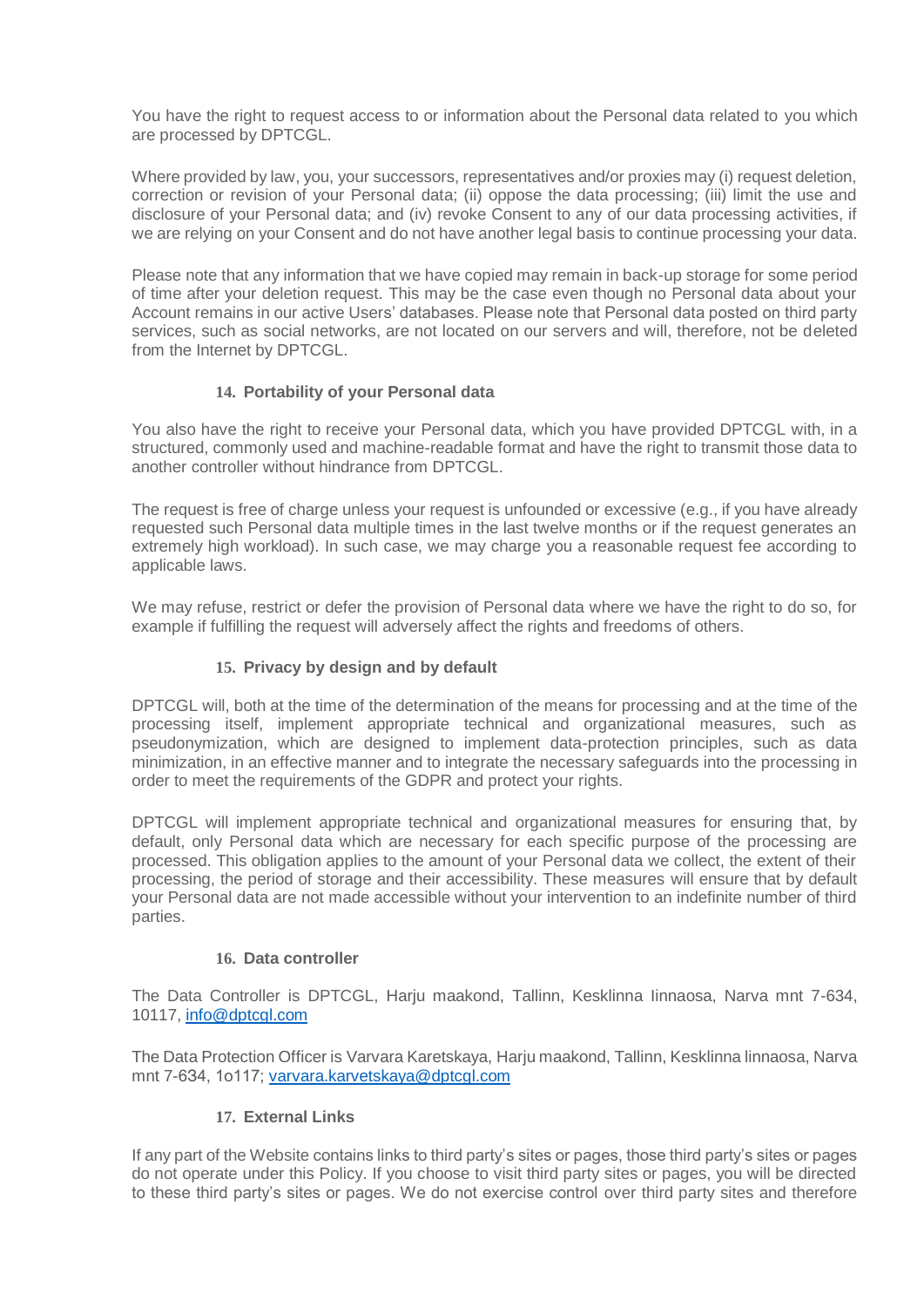recommend you to examine the privacy statements posted on these other sites or pages to understand their procedures for collecting, using, and disclosing Personal data. We reject any liability relating to the privacy policy in force on said third party's site, the collection and use of your Personal data by the latter and relating to the contents of said sites (whether the links are hypertext links or deep-links).

## **18. Third party disclosure**

Your Personal data may be accessed and stored as necessary for the uses stated above in accordance with this Policy. While DPTCGL may share your Personal data with agents and contractors in order to perform the functions listed above, including hosting services and Website management, we require that they treat your Personal data, and limit their use, in accordance with the standards specified in this Policy. DPTCGL may transfer your Personal data to a third party for hosting or processing purposes only.

DPTCGL may transfer and share your Personal data with other companies of the group DPTCGL, as well as with our suppliers.

DPTCGL may also share your Personal data to the following external partners in the circumstances below:

- **Conference exhibitors**: For physical events, if you accept to have your badge scanned when visiting an exhibiting company stand, or by a hostess at an industry sponsor session, your badge will enable them to retrieve the following Personal data: nominative (title, first name(s), last name(s)), address (postal address and email), telephone, fax and profile information (professional activity, place of work and fields of interest). For virtual events, if you give your consent via the opt-in disclaimer when visiting an exhibiting company booth, your consent will enable the related sponsor or exhibitor to retrieve the aforementioned data.
- **Groups representatives and agencies handling your Conference or Event registration:** Where your registration is handled by someone other than yourself, your confirmations, badges or vouchers may be sent to this third party. These contain nominative details about you.

When you use the Website, you submit information to DPTCGL that we store in order to offer you personalized features.

In any case where cross-border transfer is done, we ensure that an adequate protection is guaranteed for Personal. In some specific cases when this level of protection is not guaranteed, we will obtain your prior Consent or establish with the recipient of Personal data a contractual framework or sufficient safeguards that ensure an adequate level of protection abroad. You may request access to a copy of these safeguards by contacting us.

Unless otherwise stated, the third parties who receive data from DPTCGL are prohibited to use this Personal data beyond what is necessary to provide the Service to you, directly or by participating to our activities.

# **19. Compliance with laws and law enforcement**

DPTCGL may share your Personal data to relevant third parties, in particular if we are requested to do so to comply with a court order or law enforcement authorities request, or if we find it necessary, as determined in our sole discretion, to investigate, prevent or take action regarding illegal activities, to defend our interest, in case of violations of the Terms or as otherwise required or permitted by law.

### **20. Jurisdiction and applicable law**

This Policy and all matters arising out of or relating to it shall be governed by the substantive laws, without regards to principle of conflicts of laws thereof.